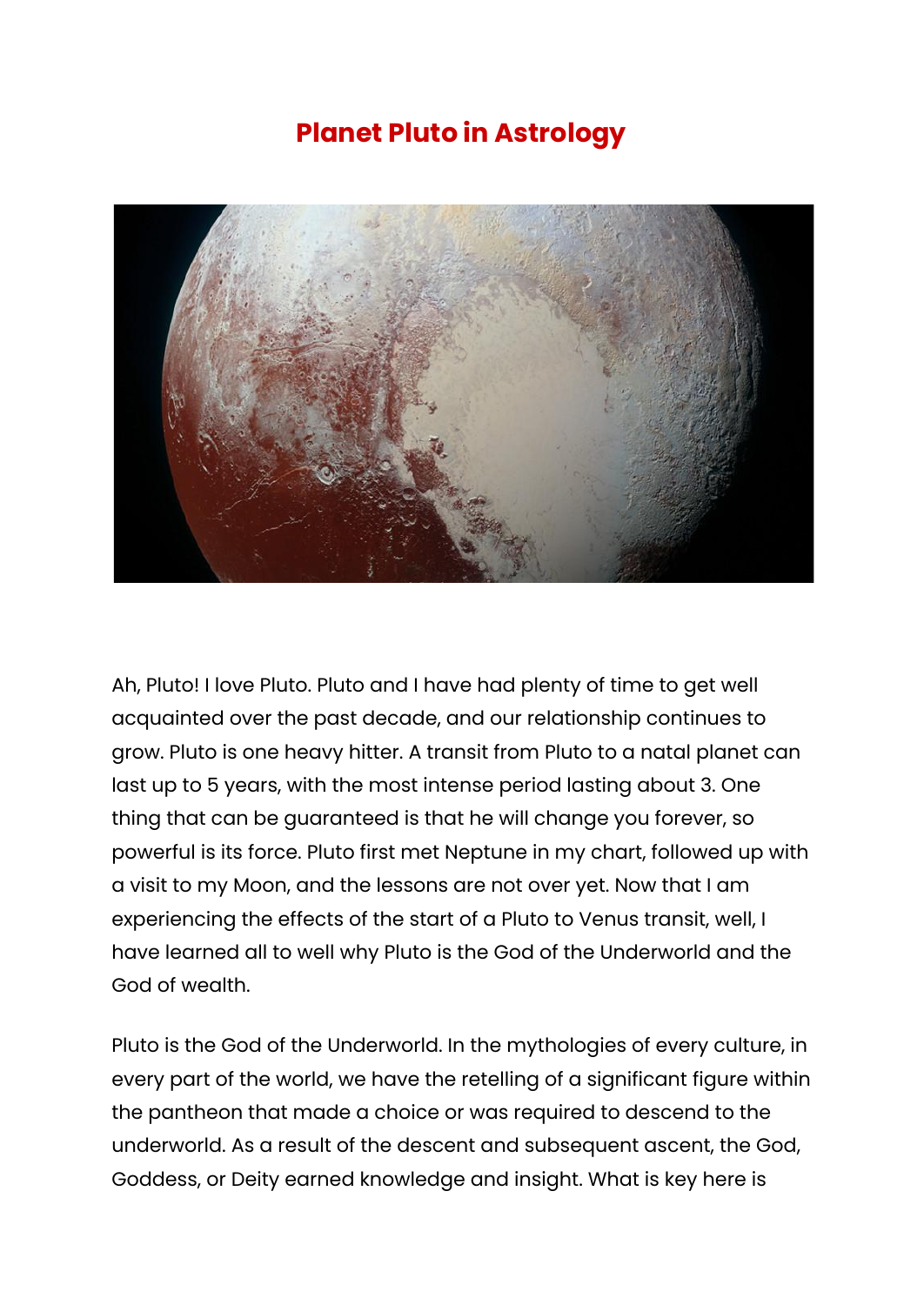that the knowledge gave way to self-respect that could not have come about were it not for their journey. It was truly earned. Because of their travels to the underworld they grew in personal power and awareness.

Think about the underworld and all it represents. The lower qualities of what we can consider include betrayal, obsession, manipulation, mind games, revenge, senseless cruelty, suffering, violence, abuse, and sadism. Heavy stuff, and yes, negative stuff. Now think of the positive qualities of the underworld. These include rebirth, regeneration, renewal, complete reversals, fundamental changes, spiritual transformation, the occult, the hidden, life's mysteries, forgiveness, sex, intimacy, and shared resources. These are all very complex, substantially rewarding, and sometimes opposing qualities.

If you consider that in any moment we have the choice to forgive a wrong or seek revenge, and that these choices are most often made in our most intimate relationships, then these associations make more sense. What I especially love about Pluto (yes, I said I love Pluto, again!) is that he is responsible for so much growth.

What is also interesting is that, in Roman mythology, Pluto is the God of Wealth. Perhaps the association with wealth goes back to the self-knowledge and self respect that we earn through our interactions with him. Perhaps as God of Wealth he reminds us that no matter how painful or intense an experience may appear at the time, there is always something priceless to be gained from it.

Pluto rules the sign of Scorpio. He represents some of the major lessons in this life for people born under this sign. Even if you are not born under the Sun sign of Scorpio, Pluto still impacts you and represents transformation and change for all of us.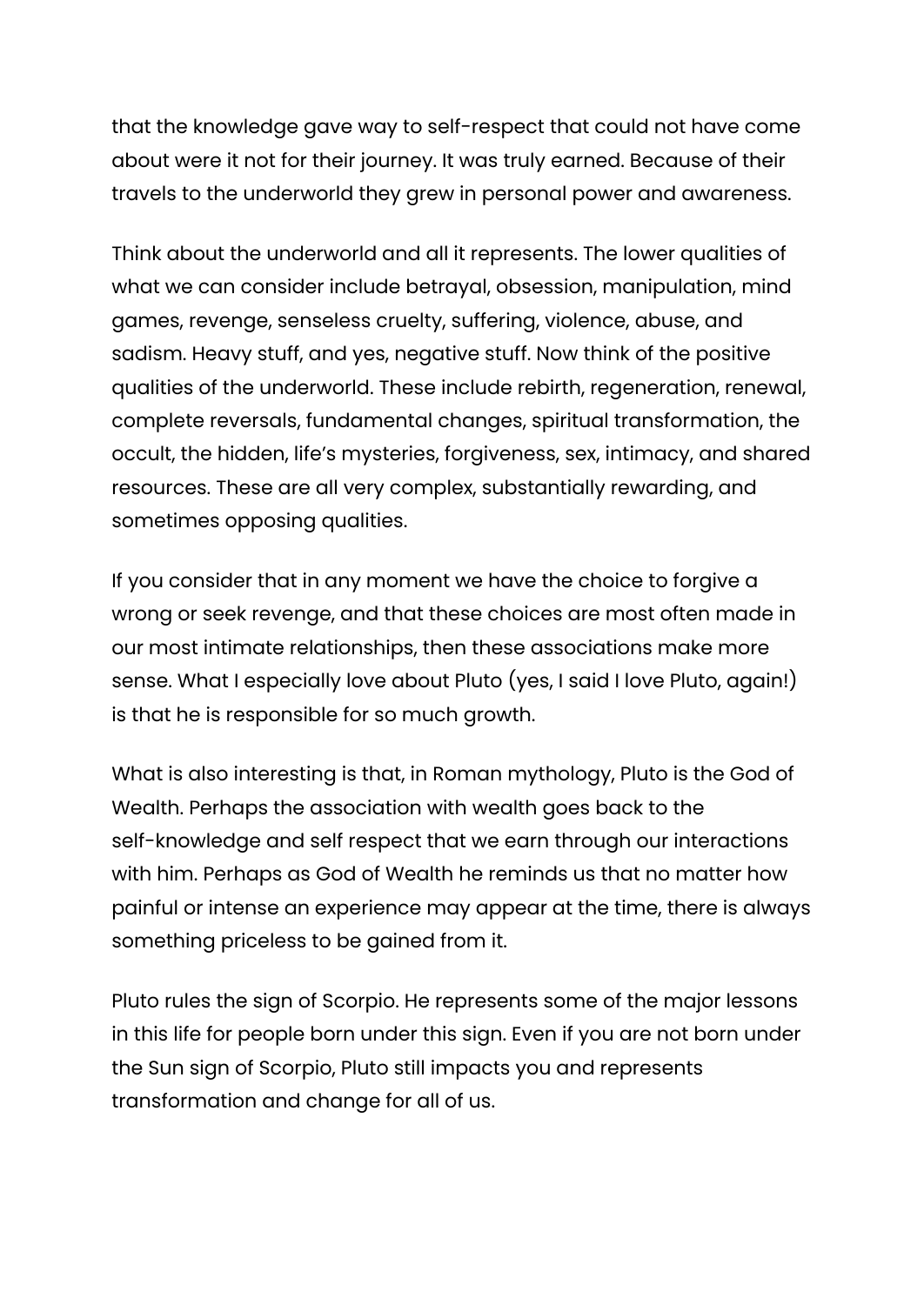Where Pluto resides in our chart is a place we are likely to see complete reversals in our life. We are driven to dig deep and uncover the hidden motivations and completely transform that area of our life over the course of our lifetime. One very interesting interpretation of the astrological Pluto considers his influence in terms of Karma and our soul's growth. Where Pluto is in our charts represents a pronounced need of the soul to grow in and understand that area.

We can choose to be vindictive and manipulating, thereby accessing the lower aspects of the Pluto vibration. Choosing this path can lead to a "fall from grace". What the real impetus here is to completely transform this area from what we may have understood it to be in our childhood or previous lives. We can choose to consciously aim to access the higher, transformative, and rebirthing vibration of Pluto. We can choose to work towards measured growth and tremendous self respect gained from this area of life, over the course of our lifetime. By digging deep, getting very honest with ourselves, and seeking the deeper, hidden meaning to this area of life we can gain enormous personal power.

A transiting Pluto is like a forest fire. It heats things up, seems to destroy everything in its path, but then there's the calm after the fire. You realize that the fire was needed to allow the forest to grow in a fresh and renewed way. The fire was needed so that a stronger, more resilient forest could be birthed. The fire was needed so that the seeds that will now grow can do so with a fresh awareness of themselves and the more authentic direction they desire to move towards. It is in the direction of the pure, illuminating, healing sun. As if for the first time.

Whatever planet or area of life he touches goes through the life-deathrebirth cycle. It is that place in our chart that is ready to lose a lot of deadweight, have only the most intense experiences, and be deeply, profoundly healed. Through the pain of it, the wealth will come.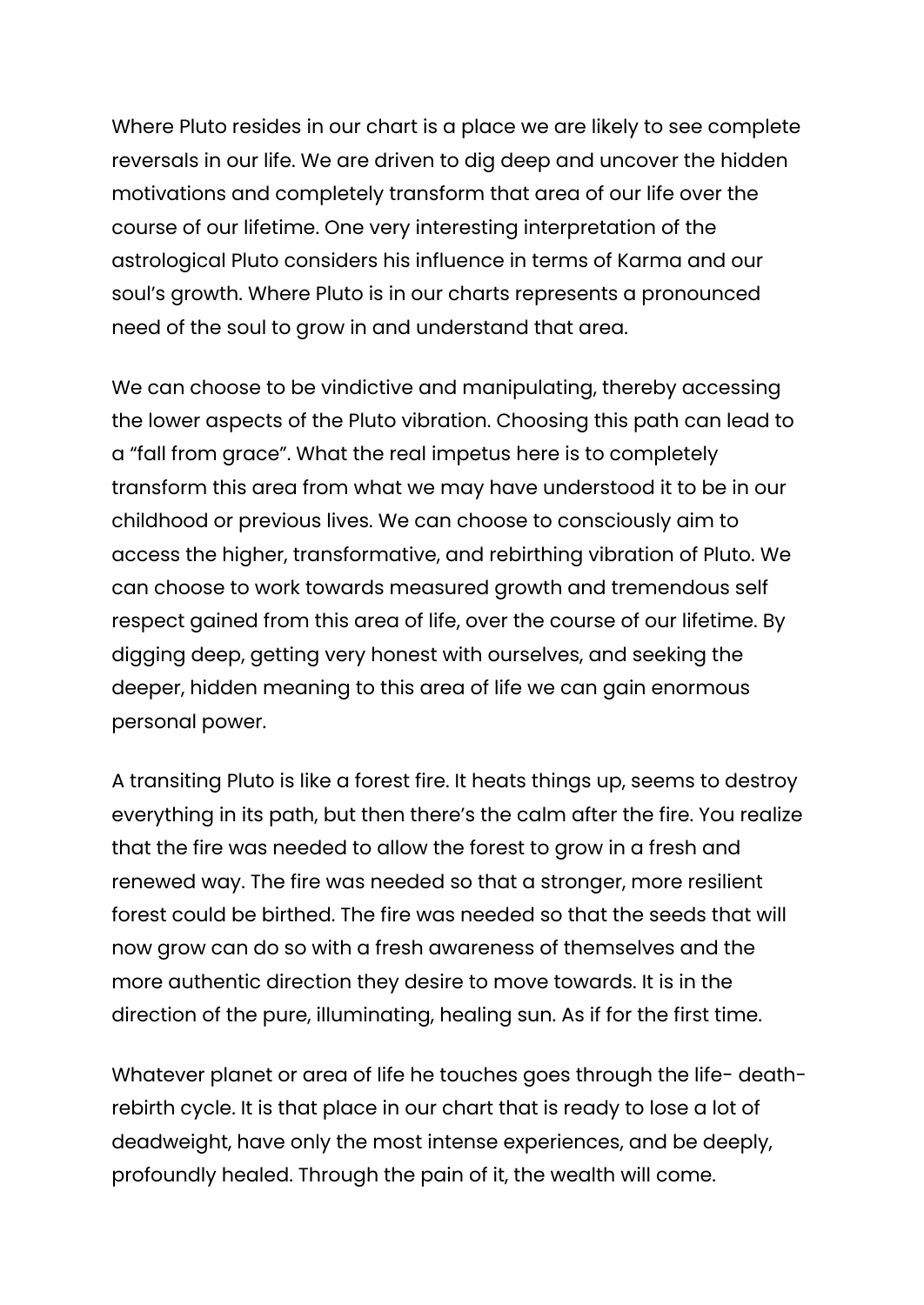With a Pluto transit to a key point or planet in our chart we are likely to attract people into our lives who represent the area being activated in order to resolve past karmic issues. These people may present themselves to us to make us aware of what it is that needs to be healed within us and what we need to let die. Some astrologers consider these people to be part of sacred contracts, people we previously agreed to meet in this lifetime so that they could help facilitate the growth of our soul when it is needed most.

The way a message is delivered can vary depending on the type of aspect Pluto is making. An easy trine or sextile will allow those messages to come in ways that we are more willing to receive. The harder squares, oppositions, or quincunxes cause the person to come and go, and through the pain of their absence, and our willingness to learn from the experience, our soul benefits. A conjunction of Pluto to a natal planet can be described as a "moth to a flame". The draw and compelling nature of the other person, and the intensity of the attraction, regardless of whether that attraction is romantic, platonic, or familiar, has us voluntarily jumping into the fire. We are on a hunt for experiences that address the intense need of the soul. During a conjunction, it appears to us that the other person is jumping right in with us, though their charts may not necessarily indicate so. Regardless of the type of transit being made, choices can be made that are considered and as loving as possible, so that any karmic past can be neutralized and resolved and therefore not have to be repeated in this life or another.

Pluto is great to work with to add intense energy to our intentions. The important thing here is to consciously choose to access the higher, transformative aspects of this energy. Pluto's energy is complex and can bring a myriad of manifestations that reflect what the true motivations are behind the intentions we put forth. Since Pluto represents the life, death rebirth cycle, and wants the rebirth to be more